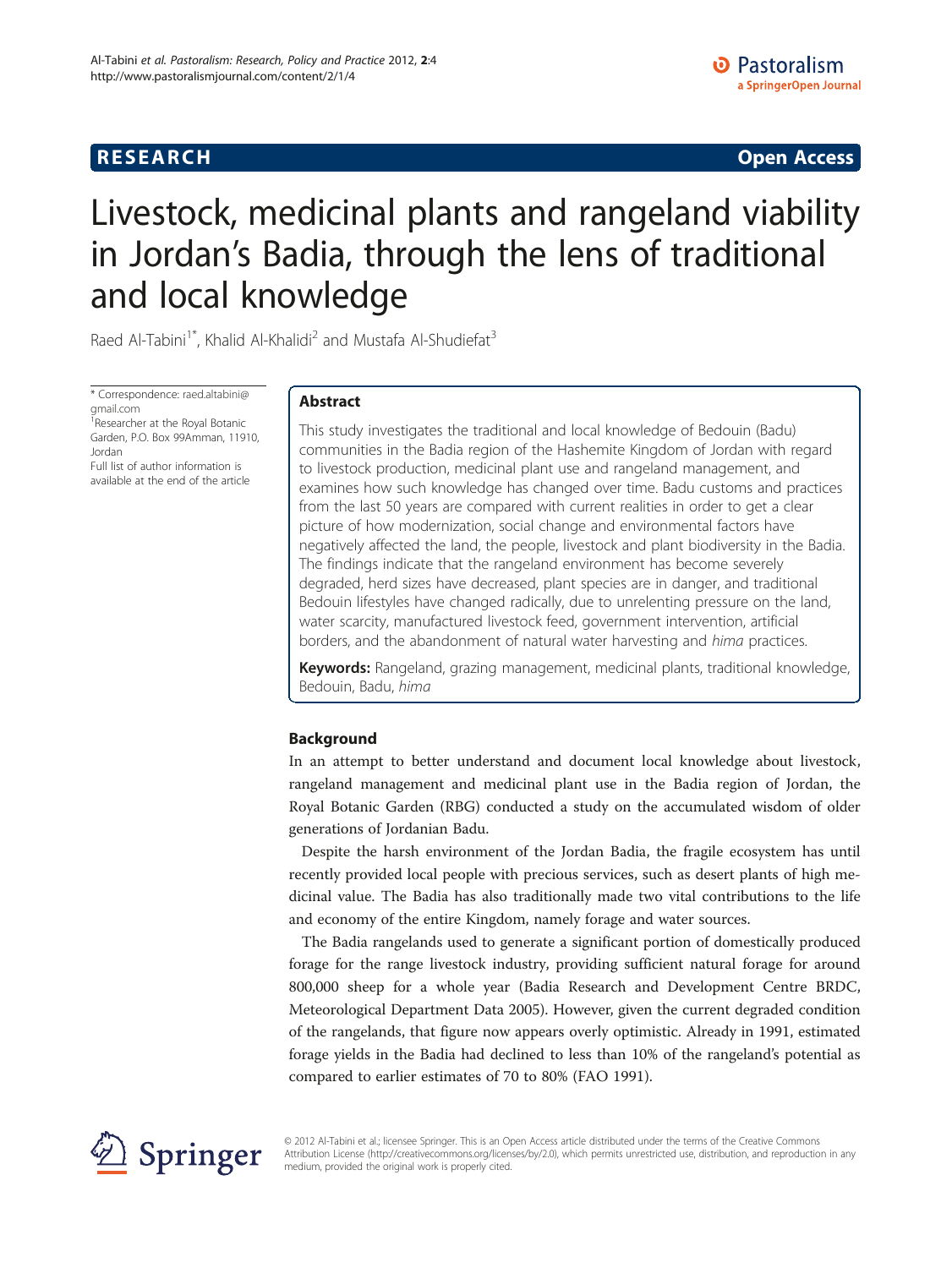The rangelands also serve as watersheds that receive rainfall, yield surface water, and replenish the groundwater throughout the region to the east and south of the western Jordan highlands. In fact, they are an essential part of Jordan's national water conservation strategy. Unfortunately, however, overexploitation of the land, and other negative factors in recent decades, has had a serious impact on the Badia and its people.

One way of helping the Badu and the Jordanian government understand the current problems and chart a practical course for the future, is to study and document traditional knowledge (TK) in Jordan's Badia. Valuable and practical knowledge from the past may provide insights that can lead to solutions. This is especially important now, as the recent generations are abandoning and forgetting the old ways of their forefathers. Preserving the wisdom accrued over centuries of practice can serve as the foundation for promoting crucial health and economic components, conserving biodiversity, and preserving the Badu culture and inheritance.

## Study Area

'Badia' is an Arabic word commonly used to describe the arid to semi-arid regions of the Middle East where the average rainfall is less than 200 mm annually (Bailey et al. [2010](#page-15-0); Al Tabini et al. 2008; Al Tabini 2001). Badia constitutes a large proportion of the countries in the region: around 80% of Jordan, 75% of Iraq, 90% of Saudi Arabia and 55% of Syria (Alwelaie [1985;](#page-15-0) Sankari [1993](#page-15-0)). The badia consists of two major areas, the steppe and the desert, which have been classified according to their rainfall and vegetation cover. The steppe is the main area that can provide good vegetation for animal grazing, and usually receives an average annual rainfall between 100 mm and 200 mm, whereas the desert receives less than 100 mm of rain annually and has limited grazing resources.

In Jordan, the badia is divided into three areas: northern Badia, southern Badia and middle Badia (Figure [1](#page-2-0)). Historically, the area's inhabitants, known as the Badu or Bedouin, lived in a nomadic fashion, but those who remain are now only seminomadic at most.

The Hashemite Kingdom of Jordan currently stands at a crossroad in arid land management. The traditional pastoralism of the Bedouin has essentially broken down (Al-Sirhan [1998;](#page-14-0) Campbell and Roe [1998\)](#page-15-0), but has not been replaced by an effective management system. During the 1800 s, the Ottoman Turks began a policy of 'sedentarisation' of the region's nomads, encouraging them to settle in villages. With the creation of the modern states of Jordan, Syria, Iraq and Saudi Arabia from 1923 to 1948, the countries' leaders sought to protect the sovereignty of their borders in part by limiting movements of the Bedouins and asking them to declare their loyalty to whichever state was their principal residence. Nevertheless, nomads regularly migrated in and out of Jordan across the Syrian, Iraqi and Saudi Arabian borders into the 1980s.

## Methodology

The study began in April 2010 with a research team of three experts in particular and complementary fields. A rangeland specialist, an expert in social economy and a veterinarian were chosen, to provide expertise on socioeconomic and veterinary issues and offer insights into animal diseases and changes in diseases affecting livestock over time.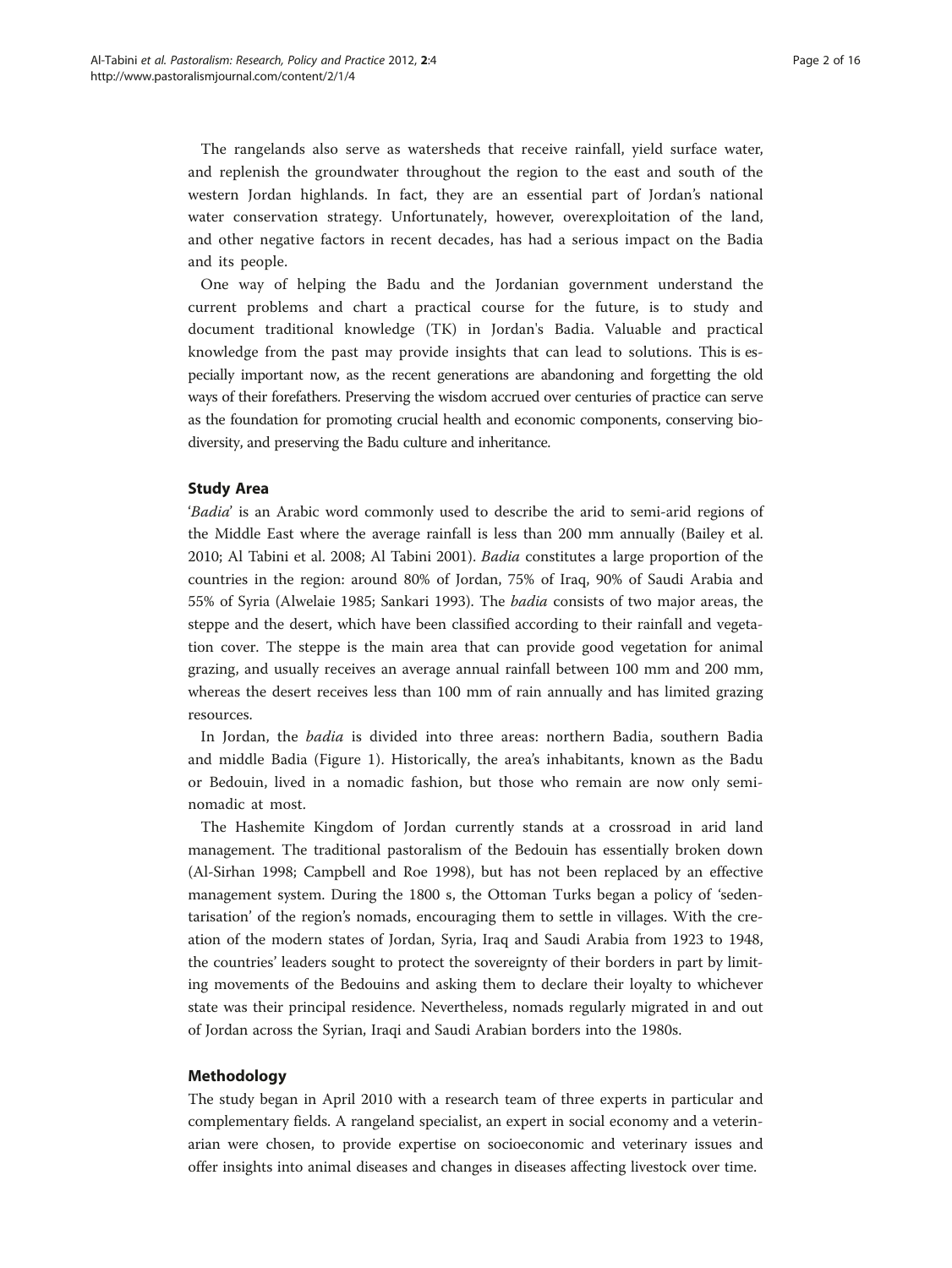<span id="page-2-0"></span>

The research team designed a questionnaire comprising interview questions that were dual-natured, intended to access and measure data both qualitatively and quantitatively over the last 50 years. The main questions were as follows:

- 1. What animal species and numbers were raised in the past and currently?
- 2. What medicinal plants have been used in the past and currently, for the treatment of both humans and animals?
- 3. What were grazing regimes like in the past and what are they in the present day?
- 4. Which plants do the Badu consider to be endangered or extinct?
- 5. What are the differences in animal diseases from past to present?

The questions were designed to determine a number of broader implications. Recording the number of livestock over the years, based on the recollections of the Badu, can indicate potential correlations between herd sizes and rangeland deterioration in Jordan. Studies have indicated that the increase in the number of animals in the Badia leads to overgrazing and deterioration of the rangelands (Abu-Zanat et al. [1993;](#page-14-0) Al-Tabini [2002](#page-15-0)). By tapping into local knowledge, these questions can help researchers understand the changes that have arisen in raising livestock over the last 50 years. Additional questions aimed to understand the extent to which herders relied on grazing in the badia, and how grazing regimes correlate to land degradation and the deterioration of natural resources in the badia. Many Badu have experienced changes in grazing systems in their lifetime, and the researchers were keen to see if the reasons for these changes could provide greater insight into the current state of Jordan's environment. Generally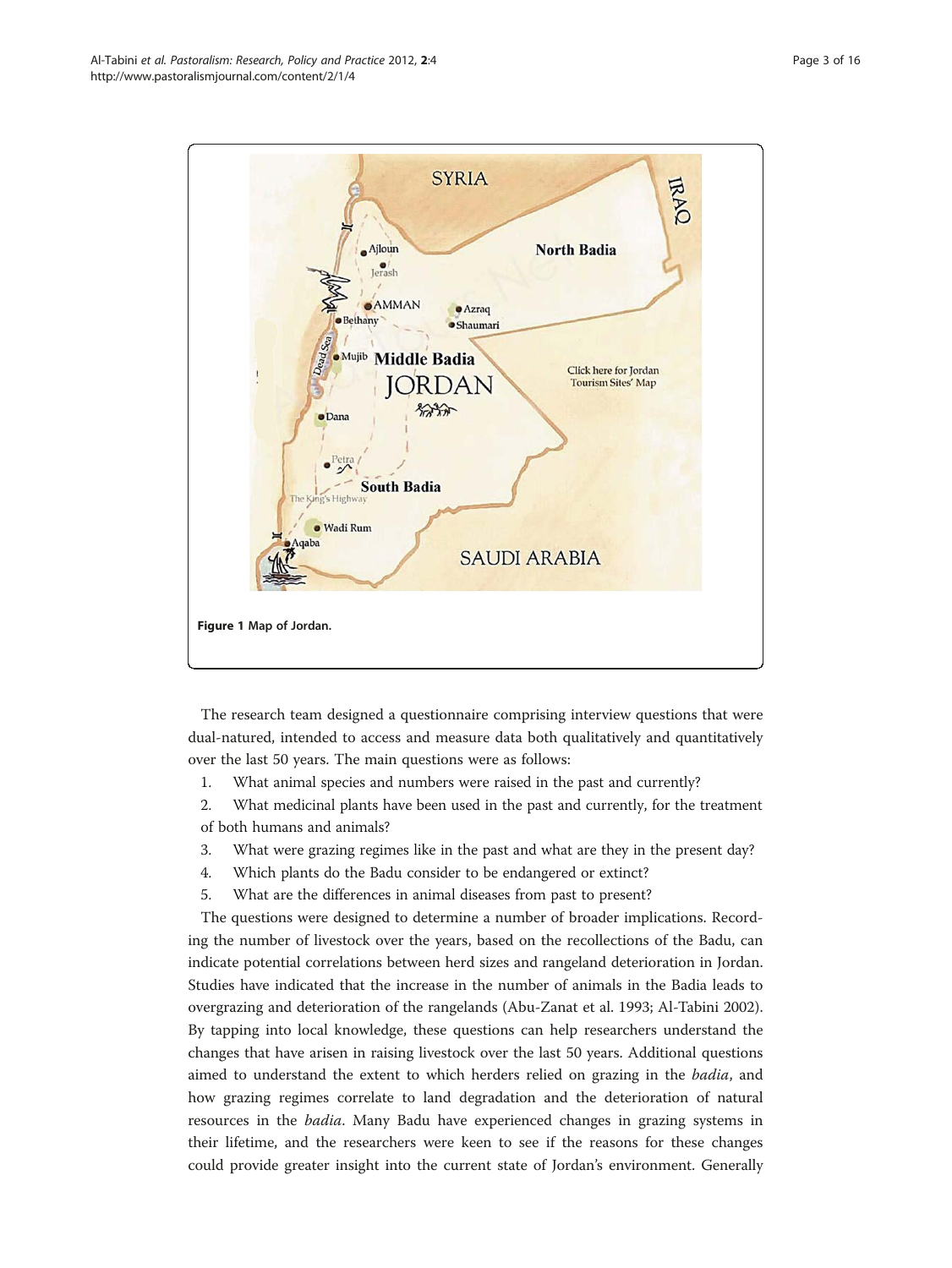speaking, the study was able to address participants from the entire *badia* region, randomly selected as the researchers visited the area.

The questionnaire was tested on five separate occasions to determine efficacy before use. Ultimately, the questionnaire consisted of two types of questions. Questions requiring a Yes or No answer provided quantitative data, while open-ended questions allowed for individual analysis. During each questionnaire interview, one member of the research team asked the questions and led the discussion while another took notes. The questionnaire was designed to encourage informal discussion and not restrict the responses that could be provided.

In addition to individual interviews, three focus groups were conducted as part of the fieldwork. An originally unplanned component to the research, these sessions proved to be very insightful. A few times during visits to Badu homes, groups of men were found sitting and chatting together. The research team then joined them and the questionnaire aspect of the research quickly turned into an informal focus group. This proved to be an excellent method for gaining new information. In general, these groups contained three or four participants, always male.<sup>a</sup>

All of the 90 participants in the study, 70 men and 20 women, were Badu people who raise livestock or have raised livestock in the past. The participants came from three living styles: nomadic (11%), semi-nomadic (27%), and fully settled (62%). The focus was on older generations, as the holders of traditional knowledge, with almost all of the participants being over 50, and the majority being over 60 years of age. Most participants were chosen at random, but about 10% were specifically selected based on the recommendation of others for their expertise. Occasionally, the research team was directed to one person in particular because of his or her noted knowledge on the topic. At times, women would respond to questions as well. Some men would ask their wives to respond to the questionnaire, particularly when it came to medicinal plants. By observation, we found the women tended to give more detailed information on medicinal herbs and their use in treating people, while the men were more focused on animal diseases and other issues related to herding and rangeland use.

While completing the questionnaire, the participants were encouraged to respond freely. In the event that they strayed from the topic at hand, the researchers would attempt to bring them back to the point. When a participant mentioned something new or unusual, the information was brought up in later sessions with other interviewees. This was done in an effort to confirm or reject the knowledge in question, in order to ensure credibility.

During the fieldwork, the researchers visited villages in and around the badia at large. At times, the researchers would stay overnight to take further notes.

Upon completion of all questionnaires, the quantitative components were coded. The data was analyzed using the Statistical Package for the Social Sciences (SPSS), and showed clear findings such as change over time. Qualitative data came primarily through the focus groups, open-ended questions on the questionnaires, and observations. To process the qualitative findings, general themes and categories were identified in addition to broader patterns. Furthermore, the findings were interpreted holistically to glean the knowledge and wisdom cultivated by the older generations.<sup>b</sup>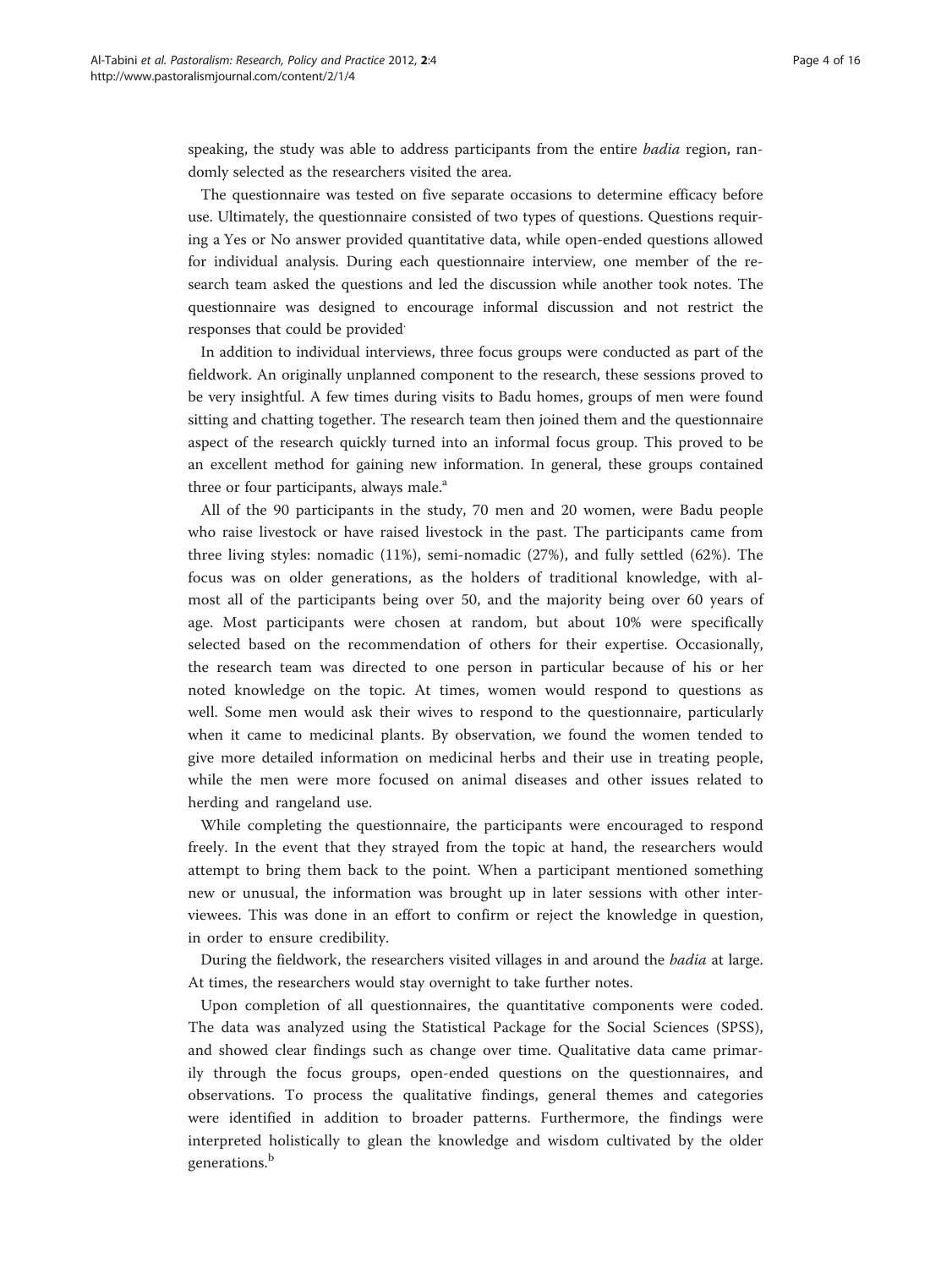## Results and Discussion

#### Demographics

Fifty years ago, the people of the badia region of Jordan were in large part nomadic, living in tents  $(bayt \;ash sha')$  and moving from place to place with their herds. Today, however, the majority of Badu are either semi-nomadic, staying in villages in winter but moving to grazing areas with their herds in spring and summer, or sedentary, living year-round in villages and keeping small herds. In addition to the change from nomadic to semi-nomadic and settled status, our demographic research recorded current grazing locations, education levels, age, and family size. All of the participants reside within Jordan, 71% in the northern Badia and 29% in the middle and southern Badia. The mean family size for this random sample population was 8.45 persons. By contrast, according to the Department of Statistics (DOS) census of 2007, the family size for the Badu was 5.6 persons, while the average for the country as a whole was 5.3 persons (Department of Statistics [2009\)](#page-15-0). The larger family size in our sample is due to the fact that we often counted several generations living in the same household, while the DOS figures are based on individual family units. The 2007 census found 379,734 Badu, spread throughout 83.3% of Jordan. This is the first real demographic data for the Badu, since the government was earlier unable to make an accurate count due to their mobility, especially when they migrated outside of the country (Department of Statistics [2009](#page-15-0)).

When using local knowledge as a tool for research, especially in the case of past grazing habits, it is vital to interview individuals with experience in the field. The majority of those interviewed were elderly. Eighty-five percent of the participants were either illiterate or had completed only primary school, as schooling in the past was difficult due to constant migration.<sup>c</sup> Fifty-four percent of the participants were between 50 and 70 years old, and 39% were over 70.

### Livestock grazing locations, past and present

Fifty years ago, nomadic Badu raised their livestock with no regard to artificial political borders, venturing into Jordan, Syria, and Saudi Arabia, as well as locations around the Iraqi border. They migrated with their livestock to nearby lands in order to let the forage and resources in their original local areas regenerate without the interference of their sheep, using a hima-like system. All participants raised livestock in Jordan in the last 50 years, with 74% traveling to the east of Jordan (Al Hamad region) for grazing purposes, and 55% also entering Syria and 30% entering Saudi Arabia due to droughts in Jordan. According to the study participants, living a nomadic life and raising livestock across what are today's international boundaries was also very beneficial to the land, which was able to naturally replenish itself while the livestock grazed in other locations. (Abu Jaber et al. [1987](#page-14-0); Al-Oun [2008](#page-14-0))

With all of the Badu now residing permanently in Jordan, 71% raise their livestock in the northern Badia region, with 56% in the northeastern Badia and 15% in the northwestern Badia. Modern-day political borders no longer allow the Badu to cross over into other countries and, as a result, Jordan's limited rangeland resources now rarely have a chance to regenerate. The change to a non-migratory grazing regime has put stress on the land where the Badu now keep their livestock year-round.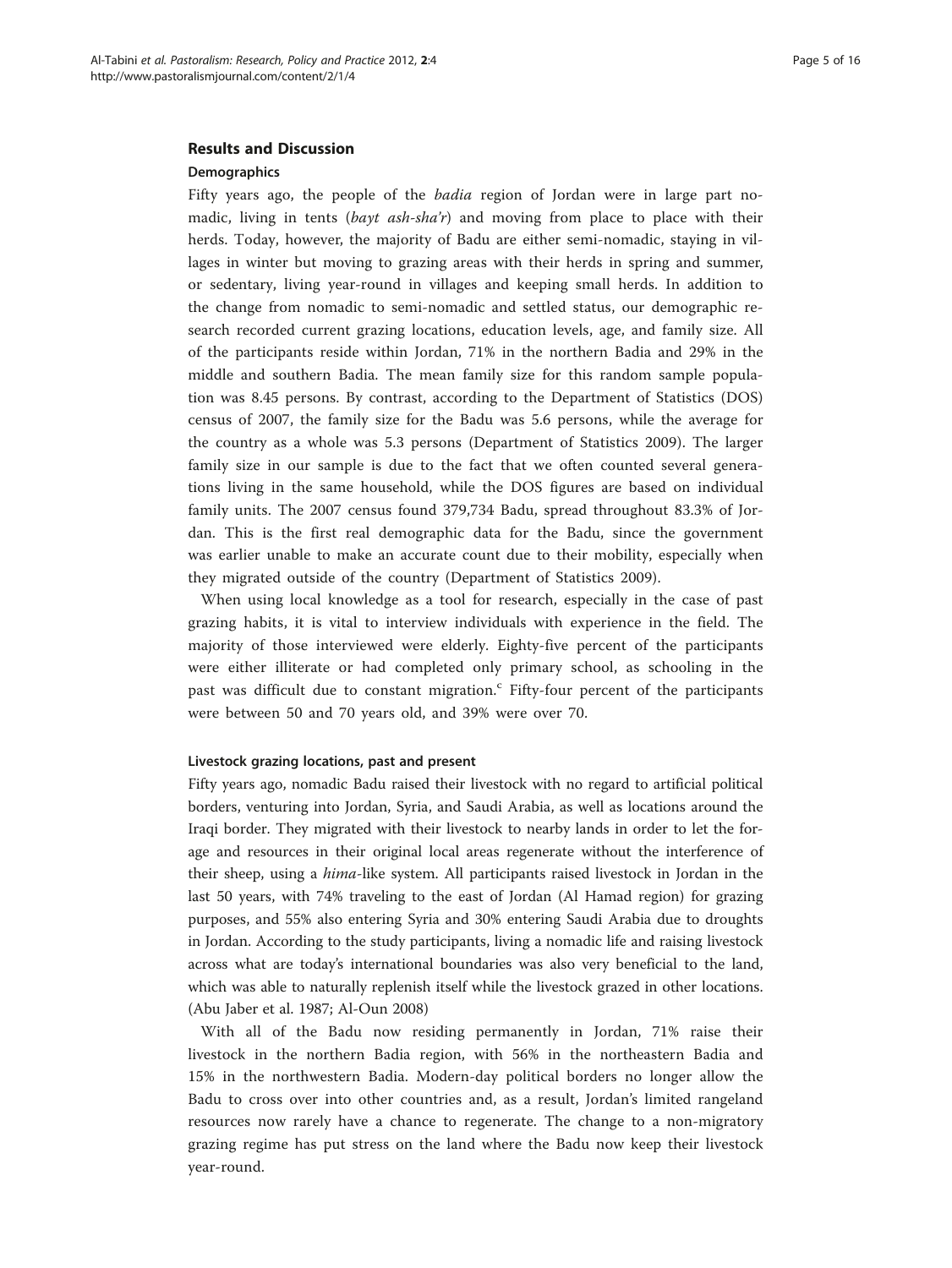#### Livestock demographics, past and present

According to our findings, 50 years ago the mean size of a sheep herd in the badia was 155 head whereas the current mean is significantly lower at just 109 head. We had expected to find that today's herd sizes would be much bigger now than 50 years ago, especially since sheep flocks in the badia were as large as 250 head prior to 1996 (Campbell and Roe [1998](#page-15-0)).

The current small flock sizes in Jordan's badia are a consequence of several historical and social factors. To understand what happened and why herders now have so few sheep, it is important to examine how Jordan's natural forage and rangeland resources became depleted, and what role government feed subsidies played in that process.

In the past, when the nomadic Badu moved from one area to another, the natural resources of the land sufficed to feed the flocks. However, as the Badu began to settle and stay in specific areas, due to border restrictions, sheep grazed constantly in the same places, immediately destroying new plant growth, until the land remained bare and became no longer able to sustain livestock (Al-Sirhan [1998](#page-14-0); Huss [1978](#page-15-0); Moore and Bhadresa [1978\)](#page-15-0).

As a result, the government began selling manufactured livestock feed to the Badu. At first, the trucked-in feed was affordable for the Badu. But when prices rose, the Jordanian government introduced a subsidy on livestock feed in the 1980s. Unfortunately, the subsidy only exacerbated rangeland deterioration, as the availability of cheap feed encouraged the flock owners to keep large numbers of sheep (Hatough et al. [1986](#page-15-0); Al-Eisawi and Hatough [1987](#page-14-0); Hatough-Bouran and Disi [1991, 1995](#page-15-0)), whose presence continued to prevent rangeland plant regeneration.

In 1996, however, the Jordanian government abruptly stopped the subsidy on livestock feed, causing the price of manufactured feed to jump from approximately USD 85 to USD 130 per ton, and eventually to the current price of around USD 250. It suddenly became far more expensive to feed sheep. Since livestock owners were by then almost totally dependent on manufactured feed – the *badia* rangeland being so severely depleted and unable to supply much forage – they were forced to sell off some of their sheep in order to afford to feed the rest. From that point on, sheep flocks began decreasing significantly in size. With no other alternative, whenever more feed was needed, herders generally had to sell even more animals to pay for their purchases.

Flock sizes today are far lower than prior to 1996, as more and more sheep herders have had to sell off most, if not all, of their flock in order to sustain a small portion of their animals and provide a livelihood for their families. In 1996 Rowe found that the average production cost/sheep/year was 48.49 Jordanian dinars (JOD) (USD 68).The profit margin dropped from 13.5 JOD (USD 19.07) per head to 1.62 JOD (USD 2.29) per head, an 88% decline in income (Oakley [1997\)](#page-15-0). In the face of this crushing economic blow, many families abandoned their livestock altogether (Al-Oun [1997;](#page-14-0) Rowe [1998a](#page-15-0)a, Rowe [1998b\)](#page-15-0). Because livestock husbandry is a family business, family incomes declined and many young people, who normally would have been employed in the family business, were forced to look elsewhere for work. This had debilitating effects on family social structures, as well as family income. Recently, however, Abuamoud et al. ([2011\)](#page-14-0) found, in a case study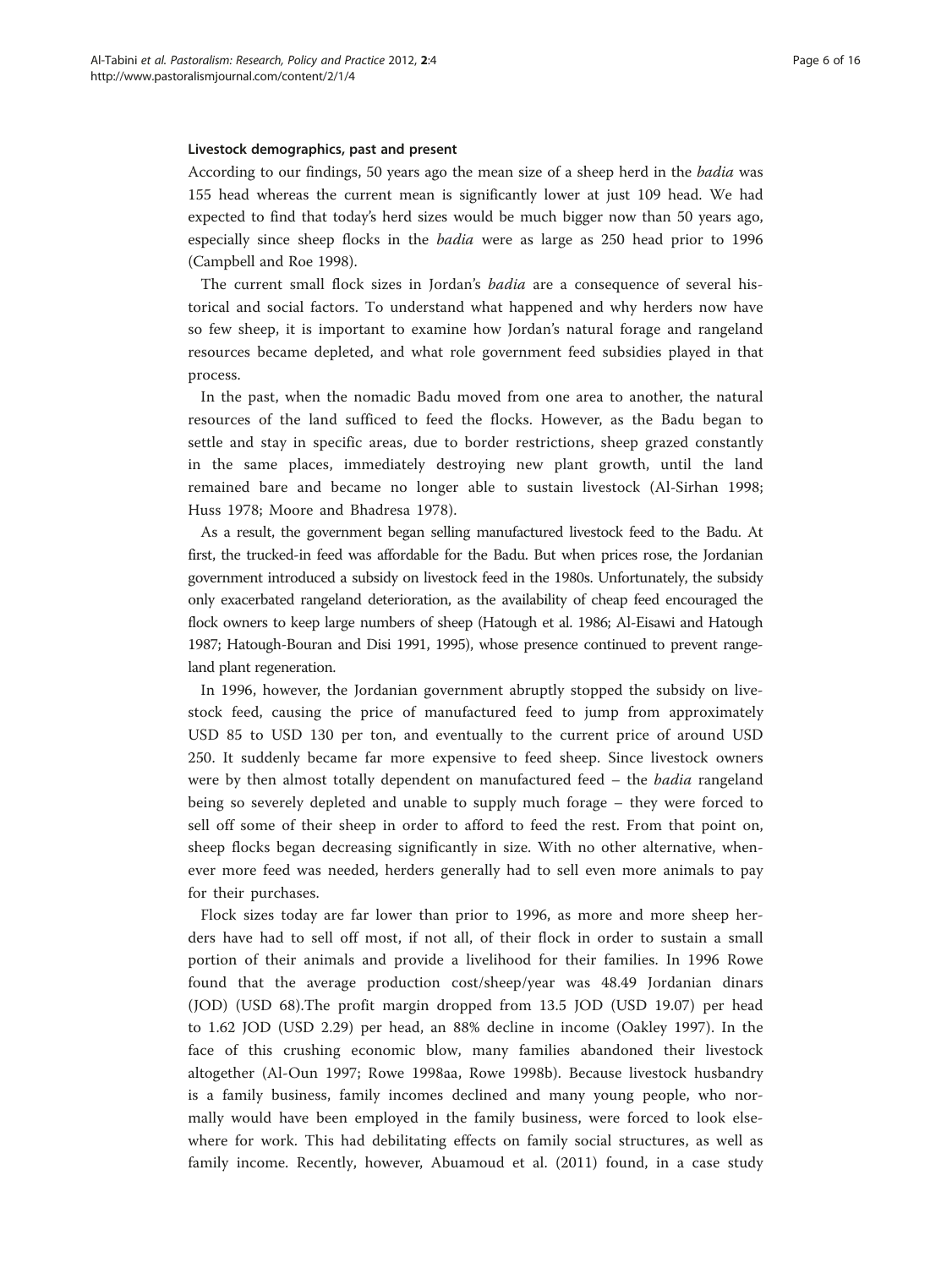on local herders conducted by the Royal Botanic Garden, that the cost per head had risen to 60 JOD (USD 80) and the herders were making no profit, but in fact had a net loss per head of 15 JOD (USD 22). These figures make it very clear that the Badu are suffering and losing their main income source.

Goats in the *badia* are also declining. According to the interviewees, the decrease in the number of goats per family, from 14 more than 50 years ago to a current mean of seven, is a result of both household consumption and the same economic and environmental reasons that are causing decreases in sheep numbers.

Our study found that camel populations are also decreasing. Raising camels has always formed a significant part of customs and culture in the badia, as the possession of camels is a sign of wealth and a symbol of Bedouin heritage, as well as a traditional and vital method of mobility and transportation. Fifty years ago, participants possessed an average of 14 camels per family. Nowadays, however, participants average less than one camel per family. The change from a purely nomadic to a semi-nomadic or settled lifestyle in the badia negates the need for camels as a means of transportation. Furthermore, modernity, in terms of social change and mobility, has changed the ways in which the Bedouin people see the necessity for camels. The current reliance on motor vehicles is also a major reason for the significant decrease in the Badu's use and possession of camels. This result is in line with data from the Department of Statistics (DOS). In 2007, the total number of camels in the badia was 6,848 and the number of Badu families was 67,810. Dividing the number of camels by the number of families gives a mean of 0.1 camels per family (Department of Statistics [2009](#page-15-0)).

### Animal feeding: From rangeland to concentrated feed

Fifty years ago, the badia region contained diverse types of land and fields that provided excellent forage for animal grazing all year round. Back then, 99% of the participants' animals grazed on the rangeland, or open pasture. The participants explained that in the past, there was more rainfall (see also Hiernaux [1999](#page-15-0)) and they grazed their livestock in completely natural conditions. Barley feed was completely unknown to them.

Starting in the late 1960s to early 1970s, concentrated feeds consisting of barley and wheat bran, imported in large part from Syria, became popular, as noted above. The Badu were beginning to accumulate more livestock and thus bought more feed. After a relatively short period of time, however, the great increase in livestock numbers put tremendous pressure on the limited amount of natural forage available. A severe degradation of the rangeland began in the mid-1980s, as discussed below, and caused concentrated feed to increase in price and in demand. At the same time, the herders began demanding higher subsidies to compensate for the almost complete disappearance of natural rangeland areas (IFAD [2002\)](#page-15-0).

In response, the government set a fixed price for feed, to help the Badu feed their livestock and protect them from further cost increases. The decision to introduce a set price unfortunately was detrimental to the rangeland, as it allowed the Badu to maintain flocks much larger than the rangeland could tolerate in terms of grazing capacity.

When the Jordanian government decided to change its policy and stop the feed subsidy in 1996, in order to meet World Bank requirements for economic reform, it was a severe financial blow for the herders. Flock sizes were cut back considerably, but the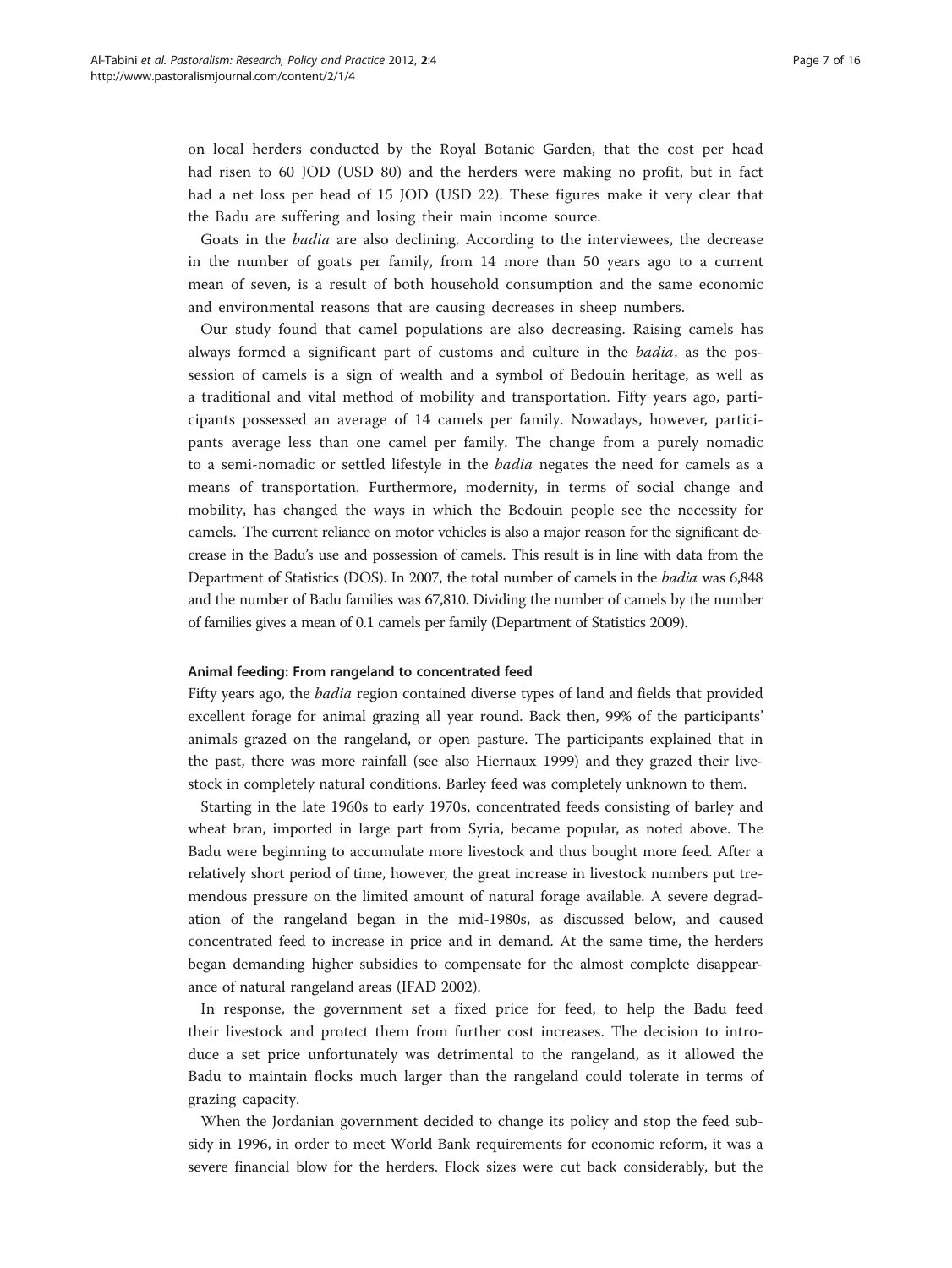herders still remained dependent on trucked-in feed, as the rangeland has never been able to recover from the constant presence of sheep.

By 2011, only 1% of the study participants were still using the rangeland for grazing, but only for three months of the year. During the remaining 9 months, they provided feed to their herds. The other 99%, who used to depend solely on the range to feed their flocks 50 years ago, currently maintain their livestock with concentrated feeds throughout the entire year, even though their sheep are physically present on the range. The presence of the sheep prevents the regeneration of the rangeland, because anything that begins to grow is immediately eaten, and the earth remains barren.

#### Water sources used for livestock

With any endeavour to raise grazing animals comes the issue of water. This is especially true in the badia where rainfall is minimal and water resources are scarce. In the past, the Badu relied solely on natural forms of water harvesting whether through ponds found throughout the wadis (river beds) or man-made dams. The Badu knew where and how to dig for natural water and created traditional wells based on their observations of soil and valley formations. Substantial water sources also existed in the northern highlands bordering Syria. However, the overuse of water harvesting and the building of dams in southern Syria have resulted in a significant decrease in the flooding of waterways in the northern Jordanian highlands, which is essential for the replenishment of Jordan's water resources (Brooks [1993;](#page-15-0) Abu-Sharar and Battikhi [2002;](#page-14-0) Beaumont [2002;](#page-15-0) Scott et al. [2003](#page-15-0); Mohsen [2007](#page-15-0)).

Nowadays, unlike in the past, natural dams in the badia can take up to five years to fill, depending on the amount of water captured during the rainy season. Therefore, the Badu can no longer rely on the northern waterways as a source of water for their livestock.

Due to droughts and the uncertainties of the desert environment, the government of Jordan has dug many wells to provide water for livestock and people in the badia. Although 100% of the participants in our study used natural water harvesting 50 years ago, today 73% use only government wells. Twenty-six percent now use water harvesting as well as government wells, and only 1% still rely solely on water harvesting.

Although government wells are free and constitute a vital water resource for the Badu, commuting to the wells is difficult and economically draining. In order to sustain their livestock, the Badu have to fill up a tanker truck with water at the closest well on a daily basis, sometimes driving a round trip of up to 60 km.

#### Grazing management and sustainability

When the border closures cut off the Bedouin from their traditional mobility patterns, a major shift in lifestyle began. Although the Badu once lived independently and more or less in tune with the land, they unwittingly began to edge toward an unsustainable and dependent lifestyle. The borders became barriers that undermined the hima-like system that had been in place until then. Traditional grazing destinations could no longer be reached, and herds were confined to a limited area that nobody was managing. Herds grazed anywhere and entire areas soon became overgrazed. Droughts exacerbated the situation and the land was unable to recover. The Badu would normally have been concerned by such degradation of the environment. However, since the government was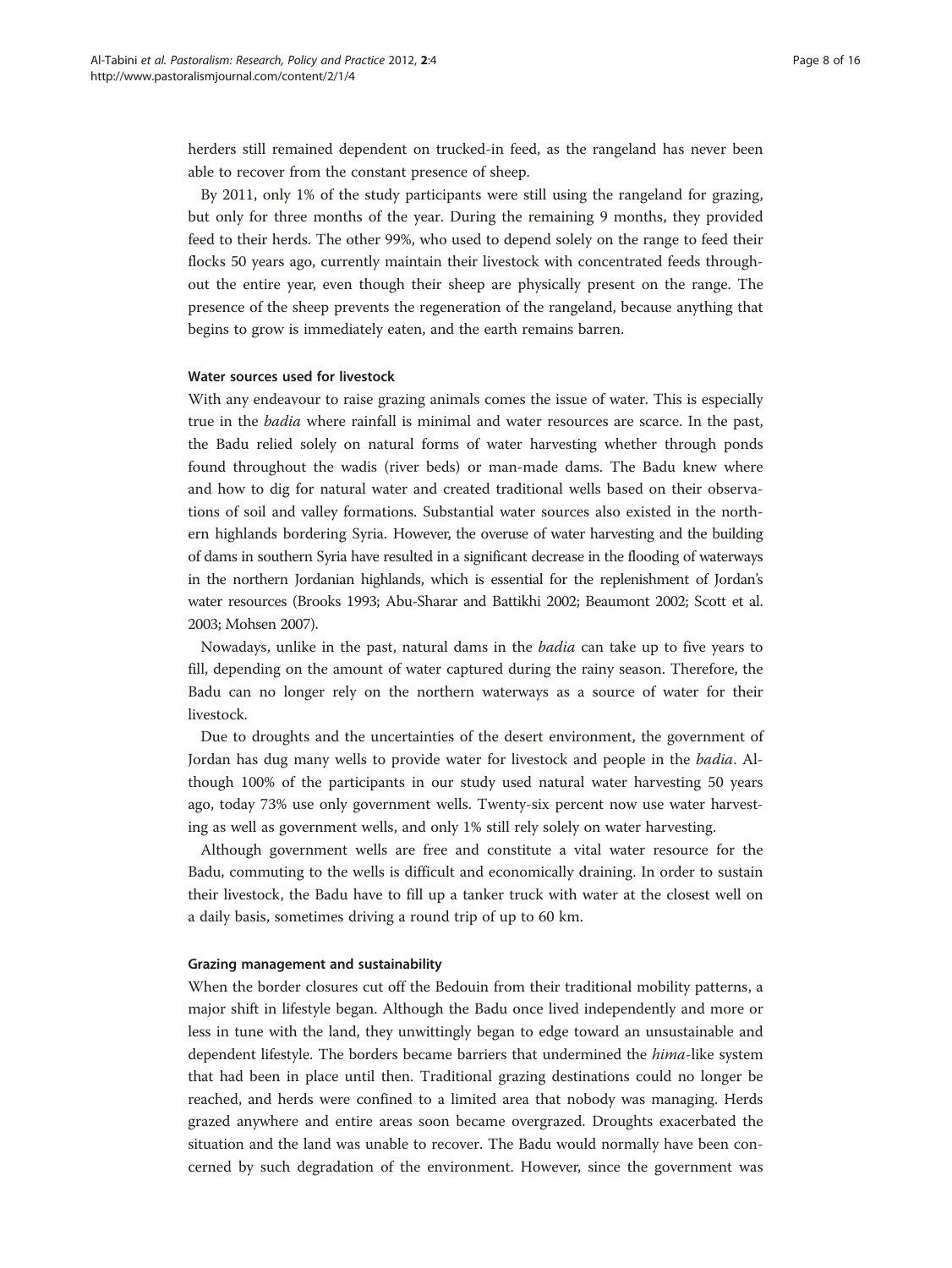supplying cheap barley feed for their herds, they stopped thinking ahead. The easy feed solution lulled the Badu into a false sense of security. In the meantime, they also became more settled and began to have other income sources. For some, herding was no longer their main focus of activity,

Another aspect of the Badu lifestyle that deteriorated is related to the livestock grazing period. Fifty years ago, the average grazing time was 7.65 hours per day. In contemporary times, grazing time has been reduced to an average of just 25 minutes per day as there is very little natural fodder at the locations on the range where the herds live year-round. The sheep immediately eat any young plants that begin to grow. This significant decrease in grazing time directly correlates with many environmental factors in the badia.

Reasons for this change in livestock grazing vary, but all relate to drought, the depletion of plant forage and the degradation of the land. An overwhelming 98% of participants believe that droughts are a major cause for the dramatic decrease in the average daily grazing time (IFAD [2002](#page-15-0)). In the Jordanian badia region, the average rainfall is less than 200 mm per year, with some drier regions receiving less than 50 mm of rainfall annually (Bailey et al. [2010](#page-15-0); Al-Tabini et al. [2008](#page-14-0); Al-Tabini [2002\)](#page-15-0).

There is a perception among the Badu that desertification has been caused, or at least exacerbated, by low rainfall, and is perhaps associated with global warming. Although the data do not reveal any long-term drying trends, there has been a more or less steady decline in rainfall since 1989 (Figure 2). Every year since 1992, except for a moderately good year in 1995, the rainfall has been below average. The International Fund for Agricultural Development (IFAD), in approving funding to support the National Programme for Rangeland Rehabilitation and Development, referred to this as the 'worst drought in decades' (IFAD [2002](#page-15-0)). There is, however, no evidence for climate change effects in Jordan. This contrasts with other nearby regions, for example, the Sahel of North Africa, where desertification has been associated with both increasing livestock numbers and decreasing rainfall (Hiernaux [1999\)](#page-15-0).

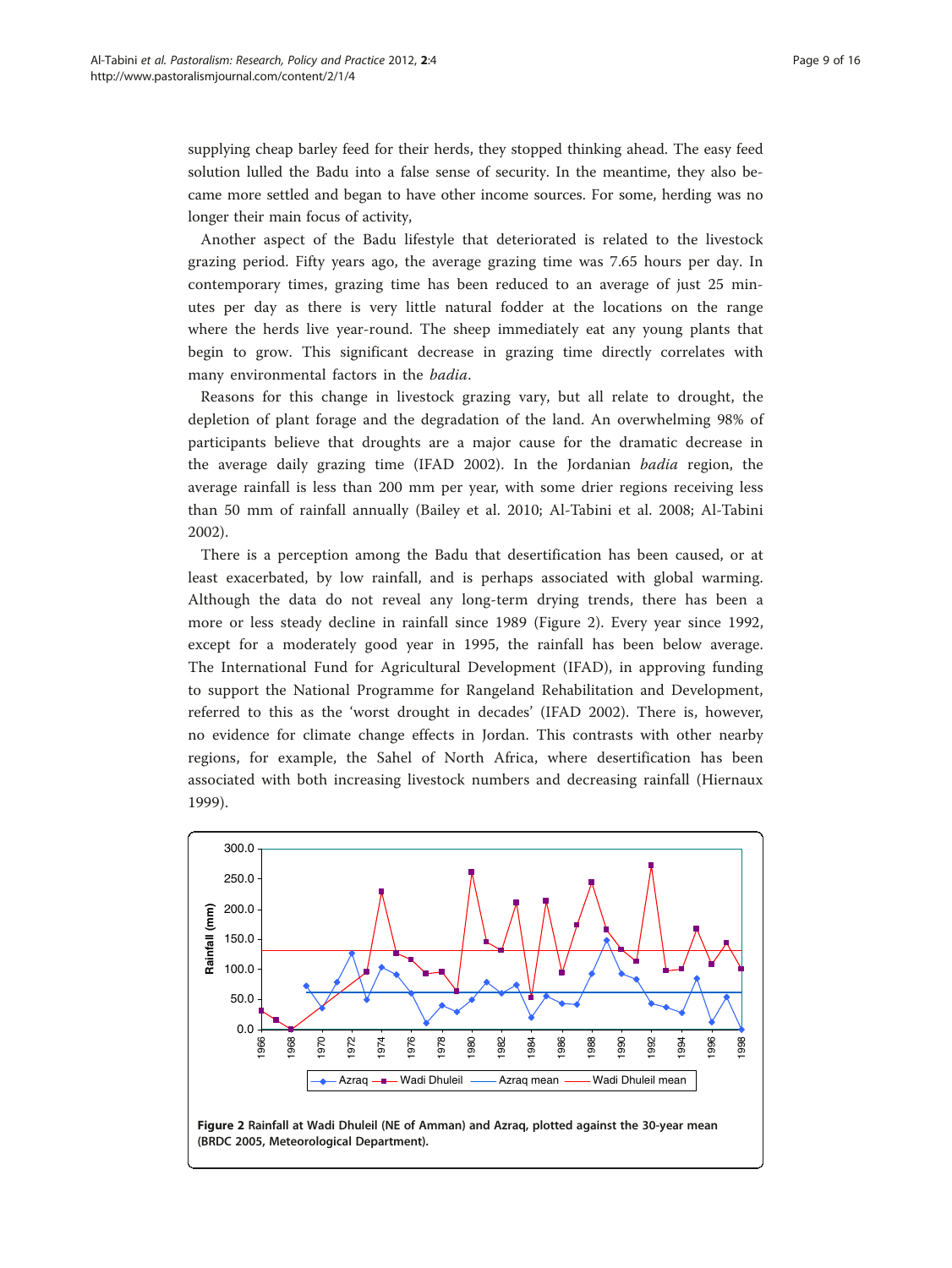Another notable reason for the decrease in the daily average grazing time, mentioned by 89% of the study participants, is the prohibition of transboundary grazing, as we have already noted. When asked about how grazing was managed in the past to ensure sustainable rangeland regeneration, 90% answered that they grazed across borders and boundaries. This practice was a natural (hima-like) protection and graze management system where herders moved from place to place based on a collective understanding of where not to graze each year. Today, however, such a system no longer exists, according to the participants in the study.

Unfortunately also, 26% of the participating herders who do not rely on the rangeland for grazing, but whose sheep are nonetheless physically present on the range, admit that they allow the practice of early grazing. Their sheep immediately destroy all plants as soon as they start to grow. Such early grazing interrupts the natural life cycle of plants and the plants are soon no longer able to replenish and reproduce.

## Milk production

In the past, due to a plentitude of rangeland and plant diversity, both the quality and quantity of milk was significantly better than present day, according to the Badu interviewees. Despite this, it was considered by the Badu to be shameful to sell milk produced by their animals, leading them to use it only for household consumption and for sharing with neighbours and guests.

Today, the Badu sell the milk produced by their flocks in order to pay for livestock feed. This is very much an indicator and result of social change. Due to the need to pay for feed, traditional customs are disappearing and what the Badu previously saw as shameful is now a financial necessity.

When asked about their milk yield, all participants agreed that sheep are producing less milk these days due to insufficient land and foliage available for grazing, or a lack of plant diversity, or some combination of both. The participants stated that without plant diversity in the diet of sheep, milk quality goes down, and the dependency on concentrated feed containing only barley and wheat bran results in poor quality milk. Since sheep have evolved to eat grass, barley and wheat are unnatural foods that lead to a decrease in milk quality and production, and a decline in the overall health of the animals (Campbell and Roe [1998](#page-15-0)).

#### Animal nutrition and health concerns

Table [1](#page-10-0) shows various nutritional and medical problems that the participants have seen in their livestock over the past 50 years. Sixty-nine percent of respondents stated that their animals suffered from health problems at some point in the 50-year period. The most frequent health issues were pox and mastitis, both at 57.5%, and external parasites at 39%. Other health problems reported by respondents included bloating and foot and mouth disease (FMD), both at  $29\%$ .<sup>d</sup> Currently, the Badu are seeing many diseases that were not common or did not exist in the past. Examples are enterotoxaemia, wool and hair loss, respiratory infection and diarrhea.

With regard to treatment, the participants responded that a limited number of plant species were used in the past. Eleven percent of participants used Artemisia judaica L (Ibeithran, in Arabic) to treat animal health conditions, and Artemisia herba-alba (Shieh) and Achillea fragrantissima (Gaisoom) were also mentioned, both at less than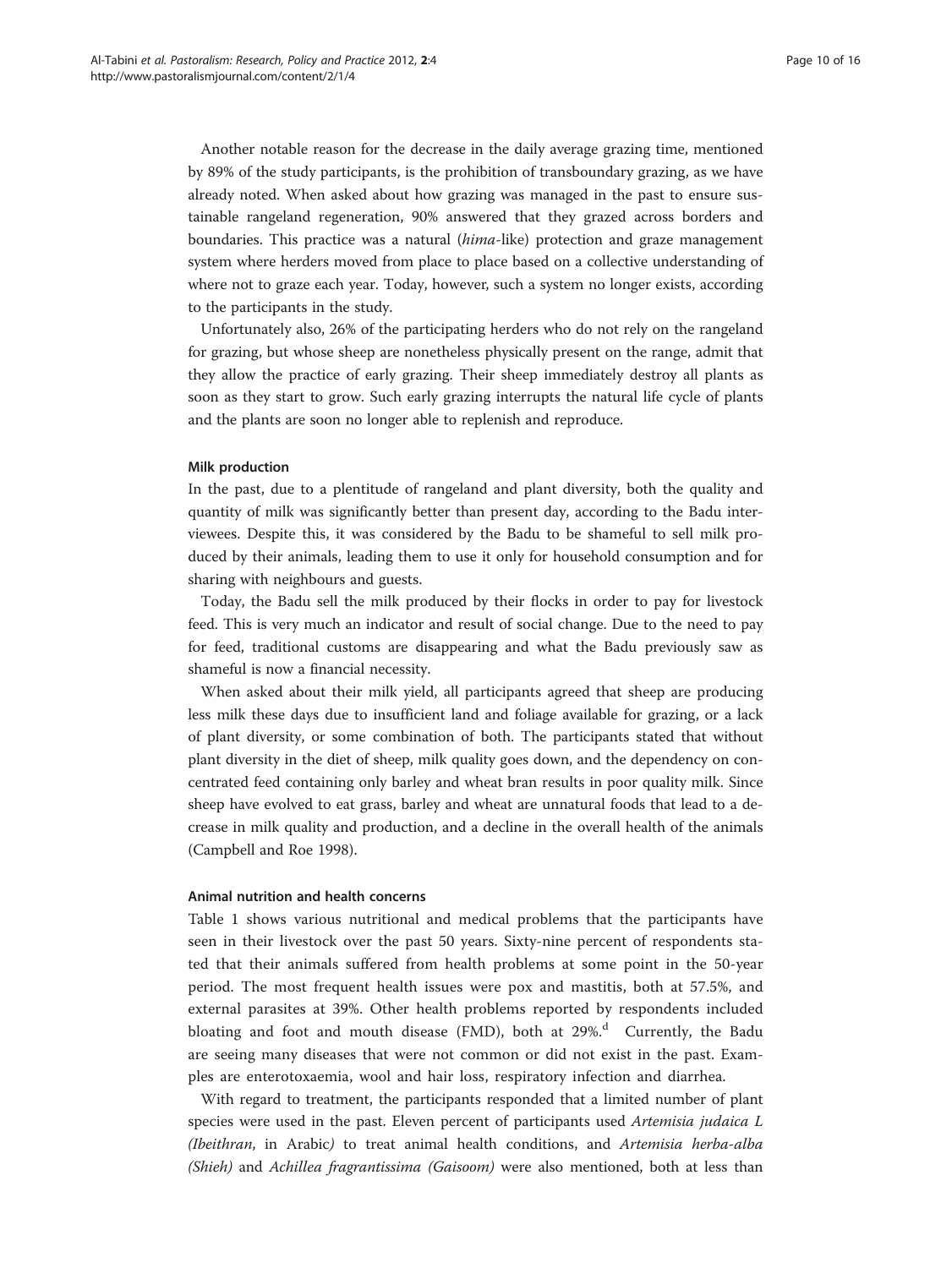| <b>Animal Diseases</b> | Percentage     |  |  |  |  |
|------------------------|----------------|--|--|--|--|
| Enterotoxaemia         | 9              |  |  |  |  |
| Bloating               | 29             |  |  |  |  |
| Diarrhea               | 16             |  |  |  |  |
| Wool and hair loss     | 10             |  |  |  |  |
| External parasites     | 38             |  |  |  |  |
| <b>FMD</b>             | 29             |  |  |  |  |
| Pox                    | 58             |  |  |  |  |
| PPR                    | 13             |  |  |  |  |
| Abortion               | $\overline{4}$ |  |  |  |  |
| Dystocia               | ٠              |  |  |  |  |
| Respiratory infection  | 11             |  |  |  |  |
| Mastitis               | 58             |  |  |  |  |
| Other: 1               | $\overline{4}$ |  |  |  |  |

<span id="page-10-0"></span>Table 1 Animal diseases reported to have occurred in the last 50 years

5%. In most cases, the animals either healed naturally or died without any treatment, taking into consideration that animal diseases in the past were significantly less frequent than now, as the animals were generally in better health due to increased mobility and a diet that included a wide range of fresh plants. Today, the animals are presenting different types of ailments than in the past. These ailments are generally treated with new chemical-based, rather than plant-based, medicines, either because pharmaceuticals are known to cure the ailments quickly, or because the Badu have not seen these ailments before and therefore do not know what plants to treat them with.

## Endangered plant species

Table 2 lists the main plant species of the *badia* considered to be endangered by the study participants. Several of these species flourished in the past but can no longer be found in the region, and many more are thought to be endangered. A large percentage of participants responded that Artemisia herba-alba (Shieh) (71%), Achillea fragrantissima (Gaisoom) (74%), and Salsola vermiculata (Rotha) (76%) could be found in the past and are no longer available, or have not been seen in recent times, and are thus considered to be endangered.

| <b>Plant species</b>       | Percentage | <b>Medicinal</b><br>Plant | Palatable<br>Plant | Medicinal and<br>Palatable |
|----------------------------|------------|---------------------------|--------------------|----------------------------|
| Salsola vermiculata        | 54         |                           | 43                 |                            |
| Achillea<br>fragrantissima | 41         |                           | 3                  | 39                         |
| Artemisia herba-alba       | 53         |                           |                    | 50                         |
| Achillea santolina L.      | 26         |                           |                    | 26                         |
| Trigonella stellata        | 19         |                           | 19                 |                            |
| Artemisia judaica L        | 8          |                           |                    | 8                          |
| Atriplex halimus           | 20         |                           | 20                 |                            |
| Traganum nudatum           | 16         |                           | 16                 |                            |
| Thymus bovei               | 18         |                           |                    | 18                         |
| Matricaria aurea           | 18         |                           |                    | 18                         |

Table 2 Plant species thought to be endangered by the Badu in the Jordanian Badia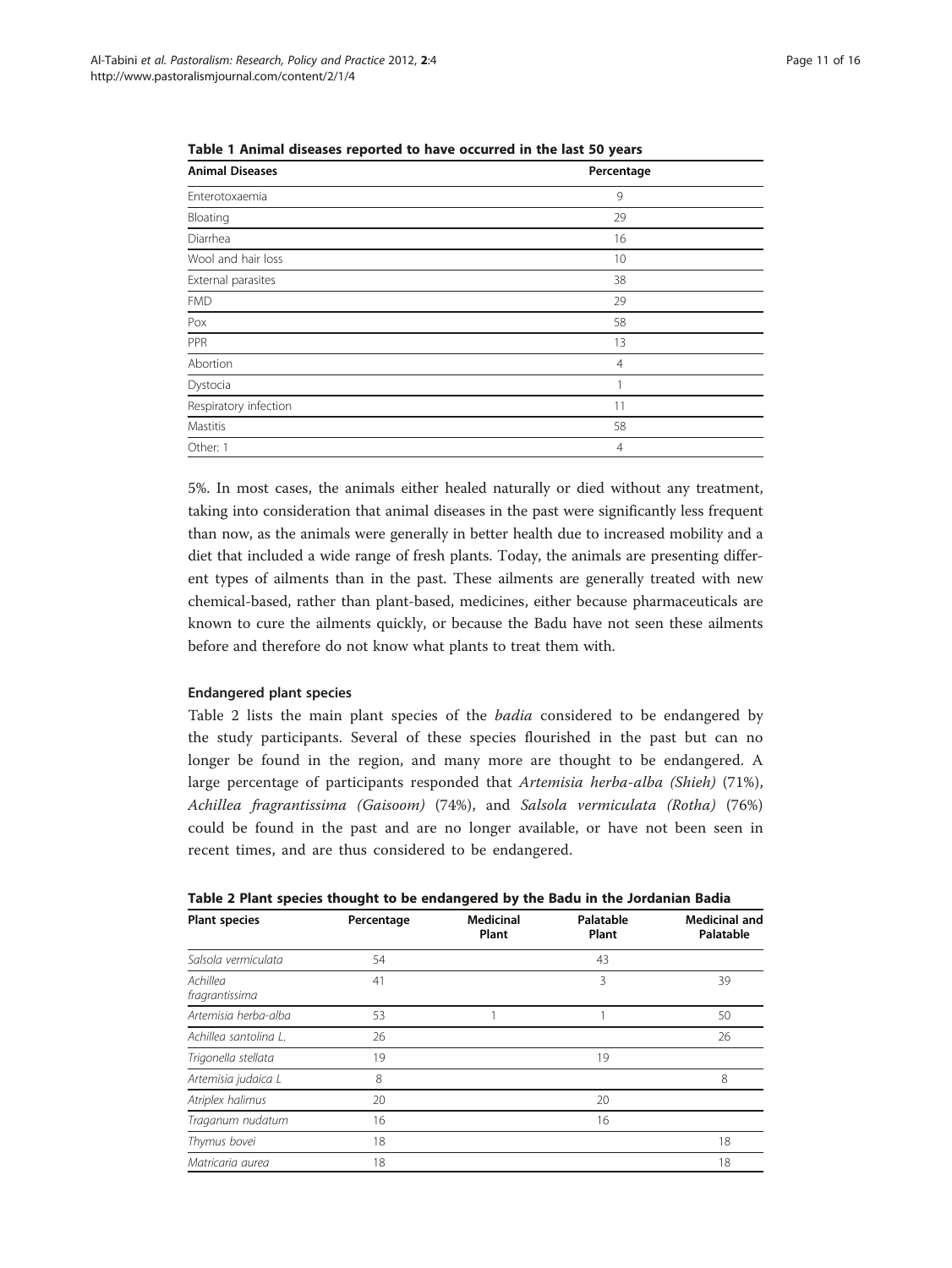All of these plants are very important for the Badu and their livestock. The majority are palatable for people and animals and some are even used for medicinal purposes, making them vital resources. The strong assumption that these plants are endangered is a negative effect on the lives and health of the Badu people and their livestock. To determine local knowledge about the plant species, the participants were asked how they use the plants in their area. Forty-three percent of respondents said Salsola vermiculata (Rotha) is a palatable plant, 42% said Achillea fragrantissima (Gaisoom) is both a medicinal and palatable plant, and 51% said Artemisia herba-alba (Shieh) is both a medicinal and palatable plant.

## Plants used for human health

Table [3](#page-12-0) provides more information on plants used to treat people in the badia. An overwhelming 90% of respondents reported using Artemisia herba-alba (Shieh) for health problems including gastrointestinal trouble (64%), respiratory health (6%), general pain (1%), and wounds and other injuries (1%). In scientific research, it has been mentioned that A. herba-alba (Shieh) is used as a hypoglycaemic, and an antioxidant (Iriadam et al. [2006\)](#page-15-0).

When asked about how plants are prepared for medicinal purposes, 70% of respondents said that for gastrointestinal and respiratory problems, they boil A. herba-alba (Shieh) in water and then drink. A large percentage (85%) of respondents also stated they have used Achillea fragrantissima (Gaisoom) for gastrointestinal (63%), respiratory problems (5%), and general pain (1%).

Artemisia judaica L (Ibeithran) is also used for gastrointestinal trouble by 42.5% of respondents, by boiling in water and drinking. In scientific research, it has been mentioned that A. judaica L (Ibeithran) is used as an antioxidant, a molluscicidal and an anthelmintic (Liu et al. [2004;](#page-15-0) Abdelgaleil et al. [2007\)](#page-14-0).

Another medicinal plant used for treating gastrointestinal problems is Achillea santolina L. (Gaisoom).Sixty-ninepercentofrespondentsreportedthattheyboiledthisplantanddrankthe tea.Twenty-sixpercentofparticipantsalsousedwildThymusbovei(Zaatarbarrie)fortreating gastrointestinalandrespiratoryproblems.

## Conclusion

Environmental and societal changes in Jordan in the last 50 years have had dramatic and detrimental effects on the rangeland, plant biodiversity, livestock and people of the badia. The free movement of Badu herders has been restricted by the closing of international borders and the expansion of built-up areas. Sheep flocks now mostly stay within specific rangeland areas year-round, and their constant presence is stressful on the environment. The sheep often eat the new shoots of young plants, hampering the regrowth of vegetation on the range. The loss of the nomadic lifestyle also marks the end of most hima practices that used to allow time for rangeland areas to regenerate, when flocks were away in other locations.

The rangeland vegetation problem is further aggravated by a lack of water in the *badia* caused by recent droughts, less water flow from the north, and fewer people practicing natural water harvesting methods.

Large flock sizes in the 1980s, coupled with decreasing availability of forage on the range, prompted government intervention in the form of subsidized feed, which kept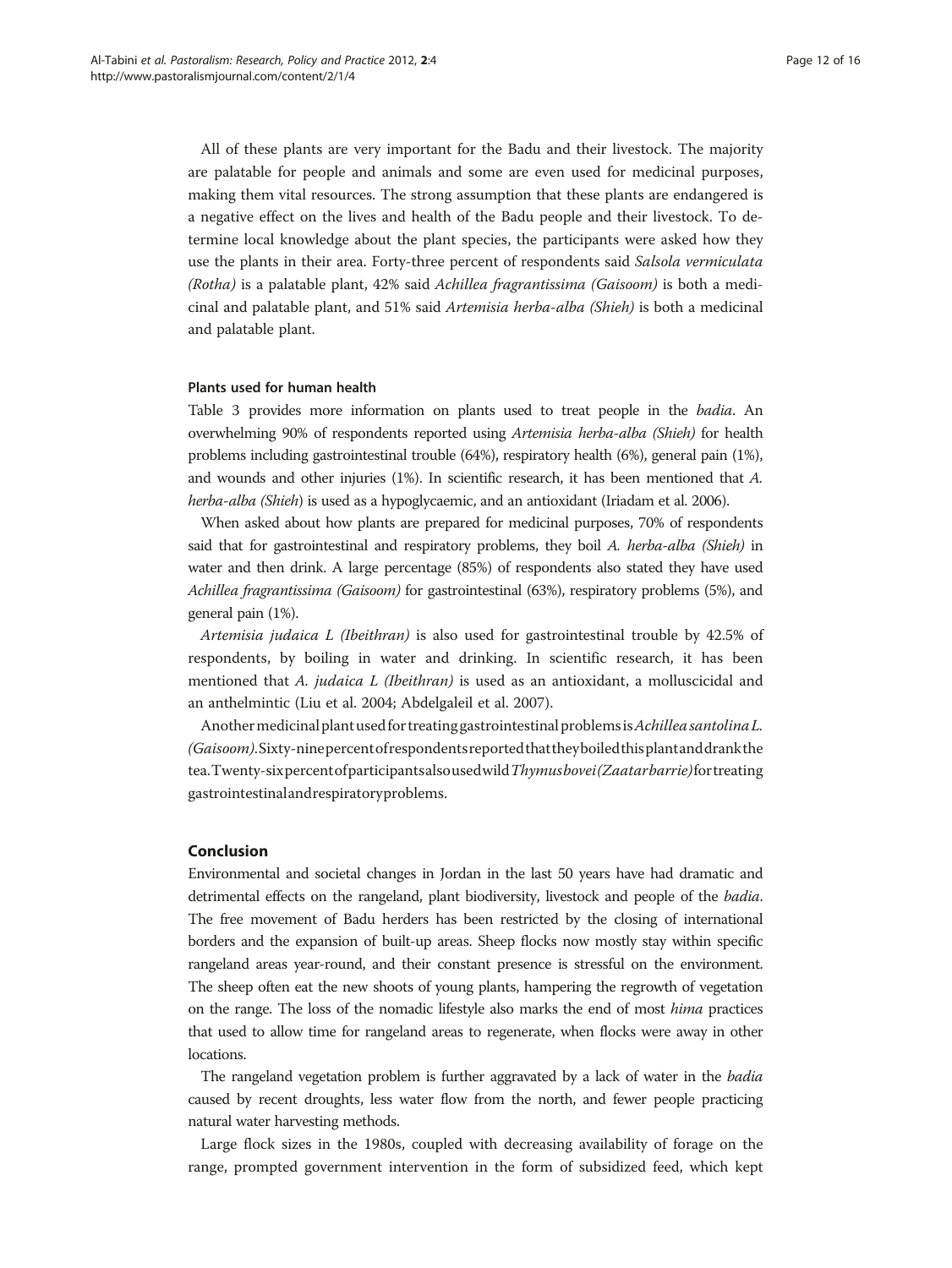| <b>Plant Name</b>                       | Percentage     | <b>Treatments</b><br>(use) | <b>Preparations</b> |                               |                |
|-----------------------------------------|----------------|----------------------------|---------------------|-------------------------------|----------------|
|                                         |                | <b>Types</b>               | Percentage          | Ways                          | Percentage     |
| Artemisia herba-alba                    | 90             | GIT                        | 64                  | Infusion                      | 1              |
|                                         |                | Respiratory                | 6                   | Boiled and<br>Infusion        | 69             |
|                                         |                | General pain               | 1                   | Compress                      | $\mathbf{1}$   |
|                                         |                | Wounds                     | $\mathbf{1}$        | Inhalant                      | $\mathbf{1}$   |
| Achillea fragrantissima                 | 85             | GIT                        | 63                  | <b>Boiled and</b><br>Infusion | 68             |
|                                         |                | Respiratory                | 5                   | Inhalant                      | $\mathbf{1}$   |
|                                         |                | General pain               | $\mathbf{1}$        | Compress                      |                |
| Artemisia judaica L                     | 42.5           | GIT                        | 34                  | Boiled and<br>Infusion        | 34             |
|                                         |                |                            |                     | Powder intake                 | $\mathbf{1}$   |
| Ducrosia anethifolia (DC.) Boiss        | 35             | General pain               | 35                  | Smoking                       | 35             |
| Mentha longifolia L                     | $\overline{4}$ | GIT                        | 3                   | Boiled and<br>Infusion        | $\overline{2}$ |
|                                         |                |                            |                     | Smoking                       | 1              |
| Ecballium elaterium                     | 11             | Respiratory                | $\mathbf{1}$        | Drops                         | $\overline{4}$ |
| (L.) A.Rich                             |                | Jaundice                   | 8                   | Drops                         | 5              |
| Citrullus colocynthis<br>(L.) Schrad.   | 9              | GIT                        | $\mathbf{1}$        | Compress                      | 6              |
|                                         |                | General pain               | 6                   | Bath                          | 1              |
| Achillea santolina L                    | 69             | GIT                        | 55                  | Boiled and<br>Infusion        | 54             |
| Matricaria aurea<br>(Loefl.) Sch.Bip    | 39             | GIT                        | 28                  | Boiled and<br>Infusion        | 29             |
|                                         |                | Respiratory                | 3                   | Inhalant                      | $\overline{2}$ |
| Paronychia argentea Lam.                | 14             | Renal                      | 11                  | Boiled and<br>Infusion        | 11             |
| Thymus bovei Benth                      | 26             | GIT                        | 17                  | Boiled and<br>Infusion        | 19             |
|                                         |                | Respiratory                | 3                   | Inhalant                      | $\overline{2}$ |
| Cleome droserifolia<br>(Forssk.) Delile | 3              | GIT                        | 1                   | Boiled and<br>Infusion        | 1              |
|                                         |                | Wounds and<br>injuries     | 1                   | Compress                      | $\mathbf{1}$   |
| Capparis leucophylla DC.                | $\mathbf{1}$   | Renal                      | 1                   | Boiled and<br>Infusion        | $\mathbf{1}$   |
| Allium sativum                          | 15             | GIT                        | 1                   | Powder intake                 | 1              |
|                                         |                | General pain               | 1                   | Compress                      | 10             |
|                                         |                | Jaundice                   | 10                  | Sterilize                     | $\mathbf{1}$   |
| Urtica pilulifera                       | 5              | General pain               | $\overline{4}$      | Boiled and<br>Infusion        | 1              |
|                                         |                |                            |                     | Compress                      | $\mathbf{1}$   |

## <span id="page-12-0"></span>Table 3 Medicinal plants used for animal and human health by the Jordanian Badu

flock sizes artificially high. The unrelenting pressure of large numbers of sheep on the range further degraded the range.

When the government feed subsidy was suddenly withdrawn in 1996, production costs soared for livestock owners, prompting a cycle of selling off sheep to pay for feed purchases. In some cases, whole flocks have been decimated, leaving the former owners without a source of livelihood and dependent on government aid.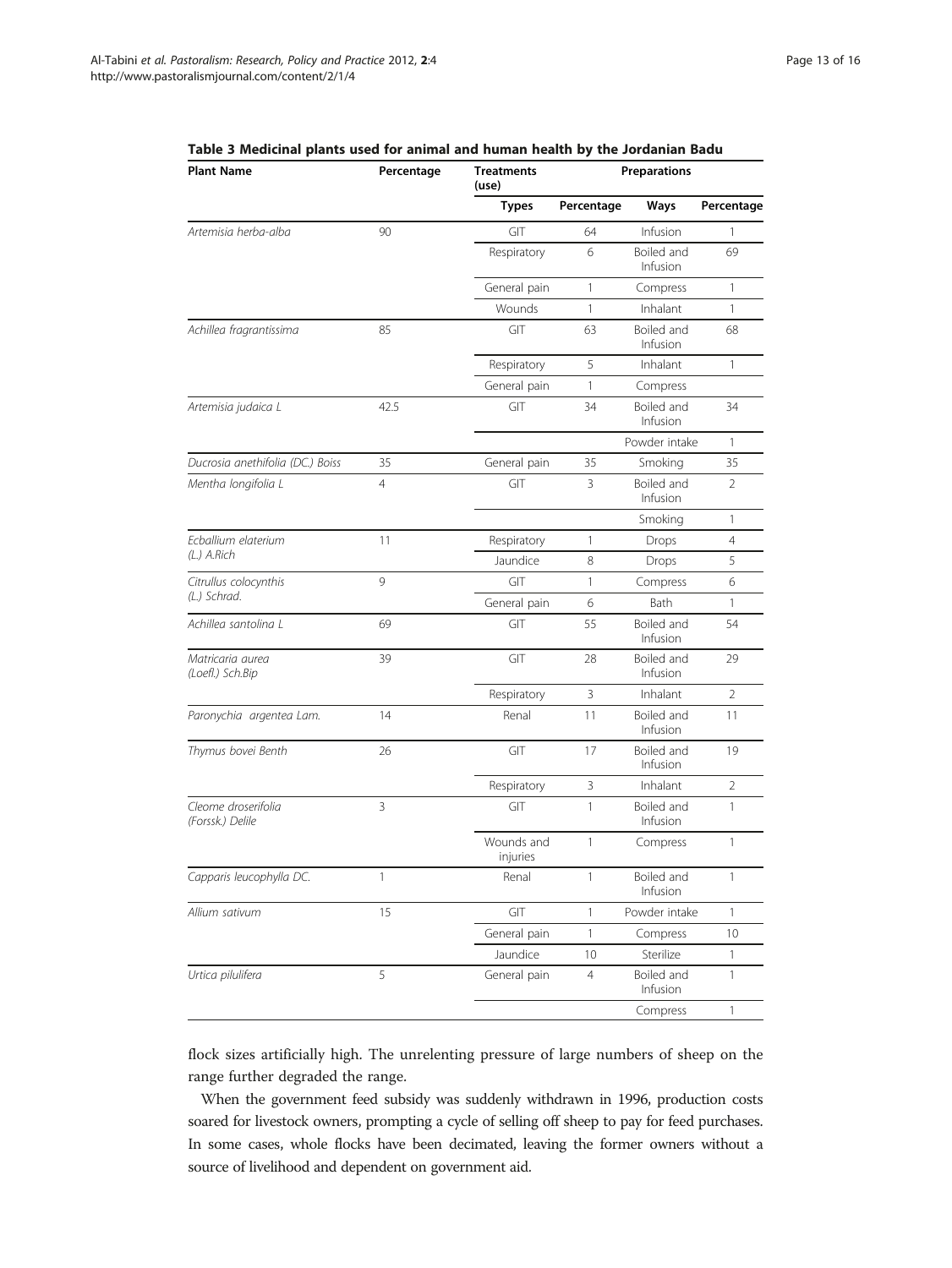With today's rangeland now being largely insufficient to sustain current levels of sheep flocks, the 99% of the study participants who are now totally dependent on manufactured feed are facing severe economic hardship. In addition to spending large sums on feed, they also have to shoulder the cost of daily trips to government wells to supply water for their flocks.

The many changes in Jordan's *badia* over the last 50 years have led to an unsustainable situation for the Bedouin communities and the environment.

#### Recommendations

The authors make the following recommendations to assist the Badu and their livestock industry:

1. Urgent and immediate attention should be given to the Jordanian badia, to save the rangelands and biodiversity, preserve the pastoral lifestyle, and allow the Badu to live with dignity.

2. Programmes should be introduced to spread new, simple technologies that could help the Badu increase their revenues from their flocks. These could include early fattening techniques, sheep estrogen cycle synchronization, and ram isolation.

3. A detailed study should be conducted to investigate and evaluate the economic situation of the Badu as a result of all the recent changes in the *badia* and the livestock industry.

4. Socioeconomic studies should be conducted with regard to any proposed changes in policies or decisions related to livestock and the ecosystem in the badia.

5. A participatory approach should be encouraged, to actively involve the Badu in decision-making concerning the badia.

6. A detailed study should investigate the badia's medicinal plants and their uses.

7. Awareness should be raised among the Badu, and especially the younger

generation, about the importance of preserving traditional knowledge on medicinal plants, protecting the plants, and potentially profiting from them.

## Endnotes

<sup>a</sup>Focus groups (group interviews) were employed for their combination of the advantages of in-depth interviews and observation (Tashakkori and Teddlie 2009). They had the capacity to reveal participants' attitudes and experiences, interactions among group members, shared knowledge and contrasting views. Extended focus groups were used during field trips where a greater emphasis was needed on observation and elicitation of knowledge in the context of the natural environment.

<sup>b</sup>Participant observation served to document the practices of local experts and interactions between them and their environment in the most natural context. The methods used, in the order followed, allowed us to progress toward an emic understanding of Local Knowledge.

c 55% were illiterate, while 30% had received primary education.

<sup>d</sup>It should be noted that the Ministry of Agriculture has a system called Koushan (under Law 42, Articles 14-17) that requires herders to show proof of vaccination against FMD, brucellosis, pox and Peste des petits ruminants (PPR) in order to buy feeds at the subsidized government-regulated price. In addition to the vaccination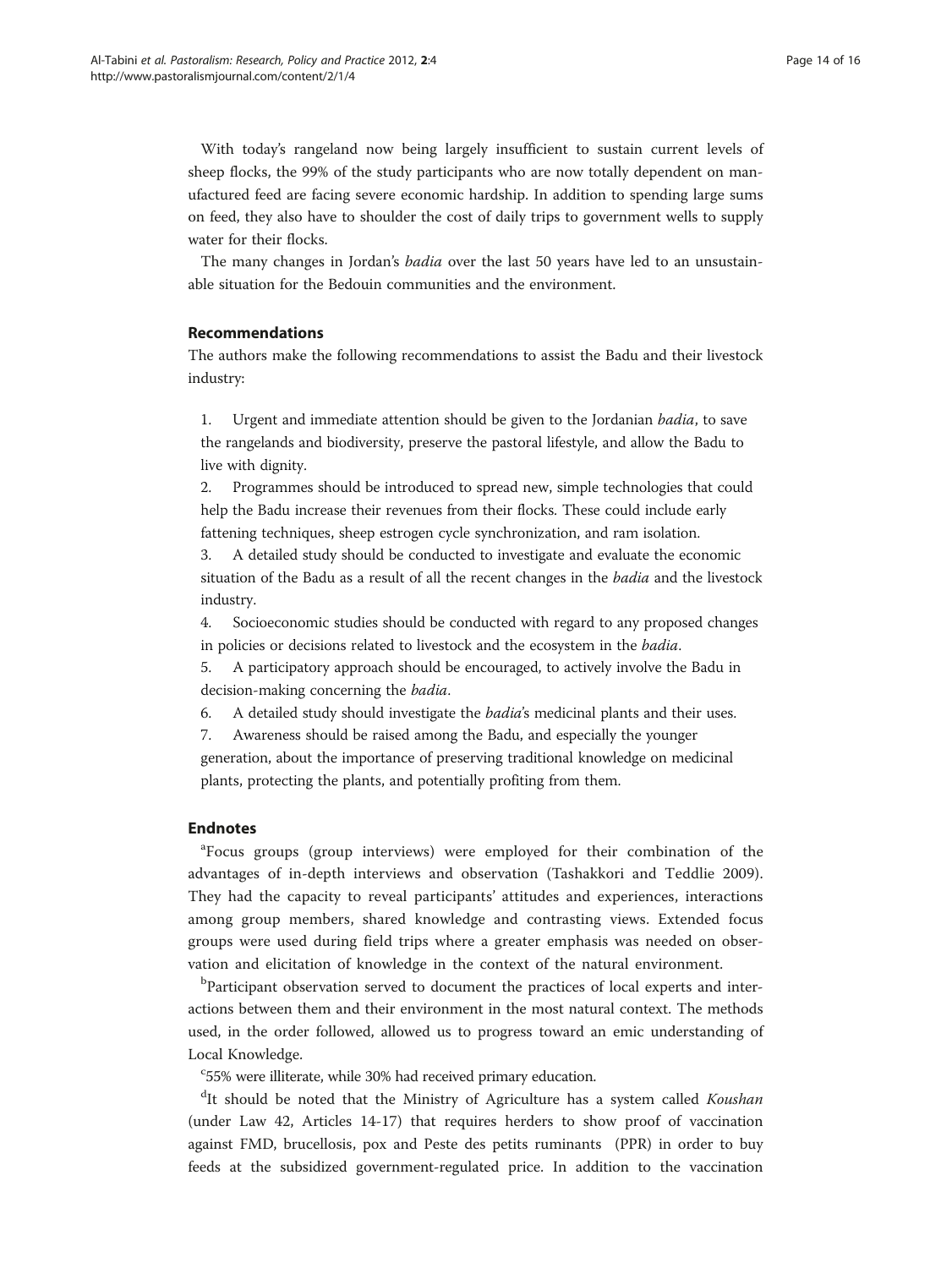# <span id="page-14-0"></span>information, the Koushan booklet certifies the number and type of livestock owned by the holder, and feed quotas are calculated accordingly.

#### Competing interests

The authors declare that they have no competing interests. This work is done for research purposes and there are no outside interests or incentives that conflict with the study.

#### Acknowledgements

We would like to express our gratitude to Her Royal Highness Princess Basma bint Ali, founder of the Royal Botanic Garden (RBG) of Jordan, for her encouragement and continued support and the Association Française de Développement and Fonds Français pour l'Environnement Mondial for funding the project. We also wish to thank RBG Executive Director Tariq Abutaleb, RBG Research Manager Dr. Oraib Nawash and all the participants in the study. Thanks also to Habiba Dingwall, Sarah Hayes and Barbara Gausewitz for their unforgettable support in editing and reading the paper.

#### Author details

<sup>1</sup>Researcher at the Royal Botanic Garden, P.O. Box 99Amman, 11910, Jordan. <sup>2</sup>Project Coordinator at the Royal Botanic Garden, Amman, Jordan. <sup>3</sup>Veterinarian at the National Centre for Research and Development / Badia Program, Amman, Jordan.

#### Authors' contributions

RT provided the main features of the rangeland, grazing and feeding components as well as the design and conduct of the study. KK provided the parts concerning socioeconomic changes, and medicinal plant use and identification. He also contributed to the overall analysis and data gathering and entry. MS provided the parts concerning animal health issues and contributed to the overall analysis and data gathering and entry. The authors have read and approved the final manuscript.

#### Authors' information

Dr. Raed Al-Tabini holds a PhD in Rangeland Management and Community Development

from the University of Newcastle Upon Tyne, UK. He is a former Deputy President of the Badia Research and Development Center in Jordan. Dr. Al-Tabini has managed development projects in the Middle East and North Africa on community-based rangeland rehabilitation, management of scarce water resources, and sustainable livelihoods in agro-pastoral communities. He also collaborated in the set-up of the Badia Center for Ecological Educational. Dr. Al-Tabini is currently a researcher at the Royal Botanic Garden of Jordan, and the Academic Director of World Learning/ SIT Study Abroad programmes in Jordan He has published 25 academic papers and reports in international journals and at international conferences.

Khalid Al-Khalidi has extensive experience in socioeconomics. He was the project coordinator for community-based rangeland rehabilitation at the Badia Research and Development Centre before joining the Royal Botanic Garden in the same capacity in 2008. Al-Khalidi has published several papers and attended international conferences.

Mustafa Al-Shudiefat has a degree in veterinary medicine and surgery, and experience in the field of the animal health and community development. He works at the Jordan Badia Research and Development Centre as a head of the local community development department and does research for the Royal Botanic Garden.

#### Received: 05 December 2011 Accepted: 9 May 2012 Published: 9 May 2012

#### References

Abdelgaleil, S.A., A. Moustafa, A. Abbassyb, H. Abdel-Salam, B. Belal, and M.A. Abdel Rasoul. 2007. Evaluation of molluscicidal properties of extracts and active principles from two Egyptian plants against the terrestrial snail, Eobania vermiculata. Journal of Pest Control and Environmental Sciences. 15(1): 101–112.

Abuamoud, I., R. Al-Tabini, K. Al-Khalidi, and M. Shudiefat. 2011. Sheep and Goat Enterprise, Financial Analyses and Assessment (Economic Study). Annual Report, Amman, Jordan: Royal Botanic Garden.

Abu Jaber, K.S., F.A. Gharaibeh, and A. Hill. 1987. The Badia of Jordan, the Process of Change. Amman: University of Jordan.

Abu-Sharar, T.M., and A.M. Battikhi. 2002. Water Resources Management under Competitive Sectoral Demand — A Case Study from Jordan. Water International 27(3): 364–378.

Abu-Zanat, M.M., Abu-Settah, M. and Tadros, K. 1993. Maintenance and development of rangelands in Jordan and their role to compact desertification. In Proceeding workshop of Maintenance and development of rangeland in the Arab world and their role to compact desertification, Amman, Jordan, 3-6April 1993.

Al-Eisawi, D.M., and A.M. Hatough. 1987. Ecological Analysis of the Vegetation of Shaumari Reserve in Jordan. Dirasat 14: 81–94.

Al-Oun, S. 1997. Livestock marketing in the Jordanian Badia. Durham, U.K: PhD Thesis, University of Durham.

Al-Oun, S. 2008. Livestock marketing in the Jordan Badia before the removal of the feed subsidy in 1996. In Jordan's Arid Badia: Deepening Our Understanding, Foreword by HRH Prince El-Hassan bin Talal of Jordan, ed. W.D. Roderic, I. Mohammad, W.D. Roderic, and I.S. Mohammad. London: Smith-Gordon and Company.

Al-Sirhan, S.M. 1998. Managing Rangelands: Learning from Institutional Experience in order to Promote Bedouin Participation in the Badia of Jordan. M.A: Thesis, University of Durham, UK.

Al-Tabini, R., H. Saoub, and K. Al-Khalidi. 2008. Community-Based Rangeland Rehabilitation: The Tal Al-Remah Case Study. In Jordan's Arid Badia: Deepening Our Understanding, Foreword by HRH Prince El-Hassan bin Talal of Jordan, ed. W. D. Roderic and I.S. Mohammad. London: Smith-Gordon and Company.